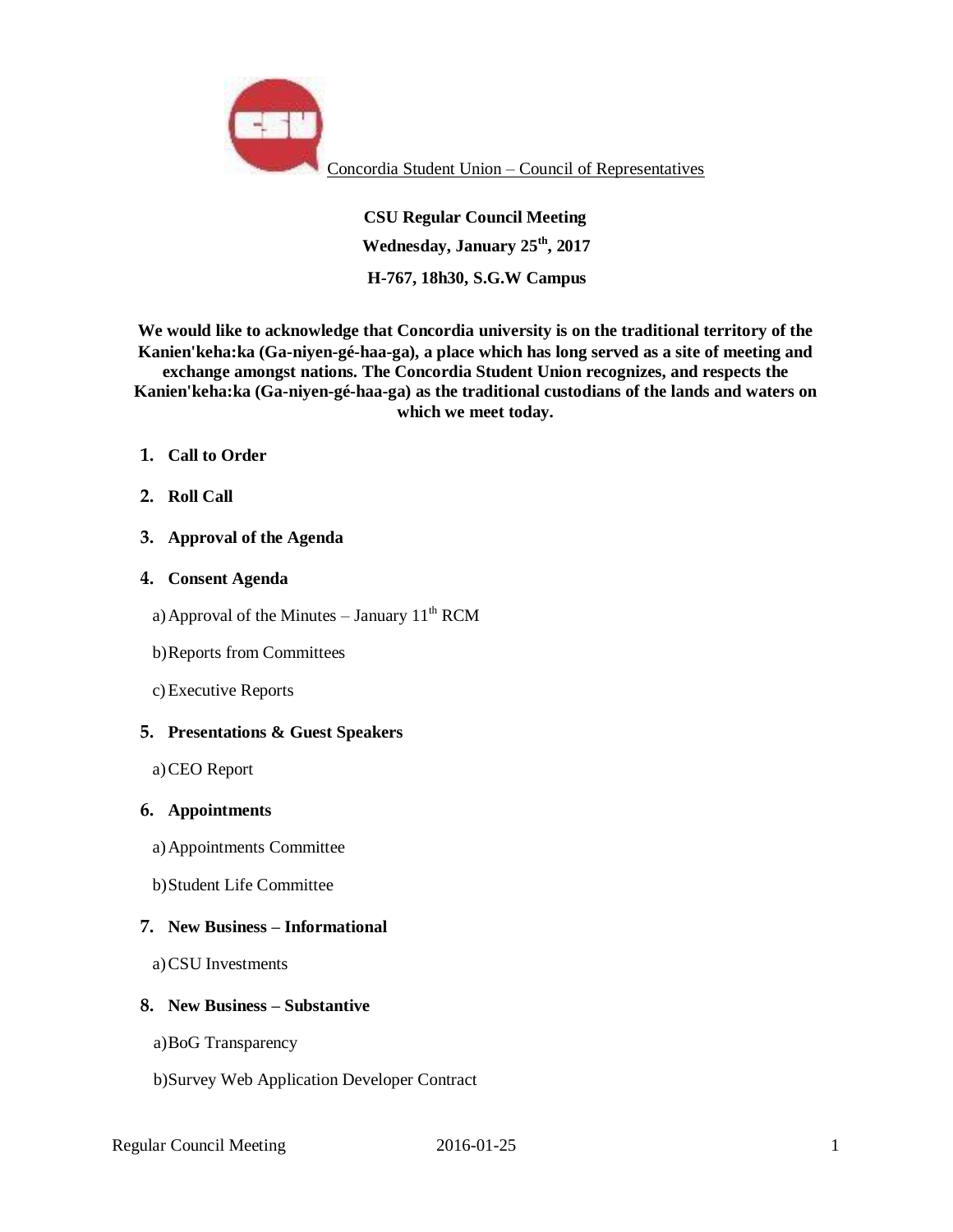- c)Policy Committee Minutes
- d)Mandatory Consent Training
- e)CEO Bonus (closed)

# **9. Question Period & Business Arising**

- **10. Announcements**
- **11. Adjournment**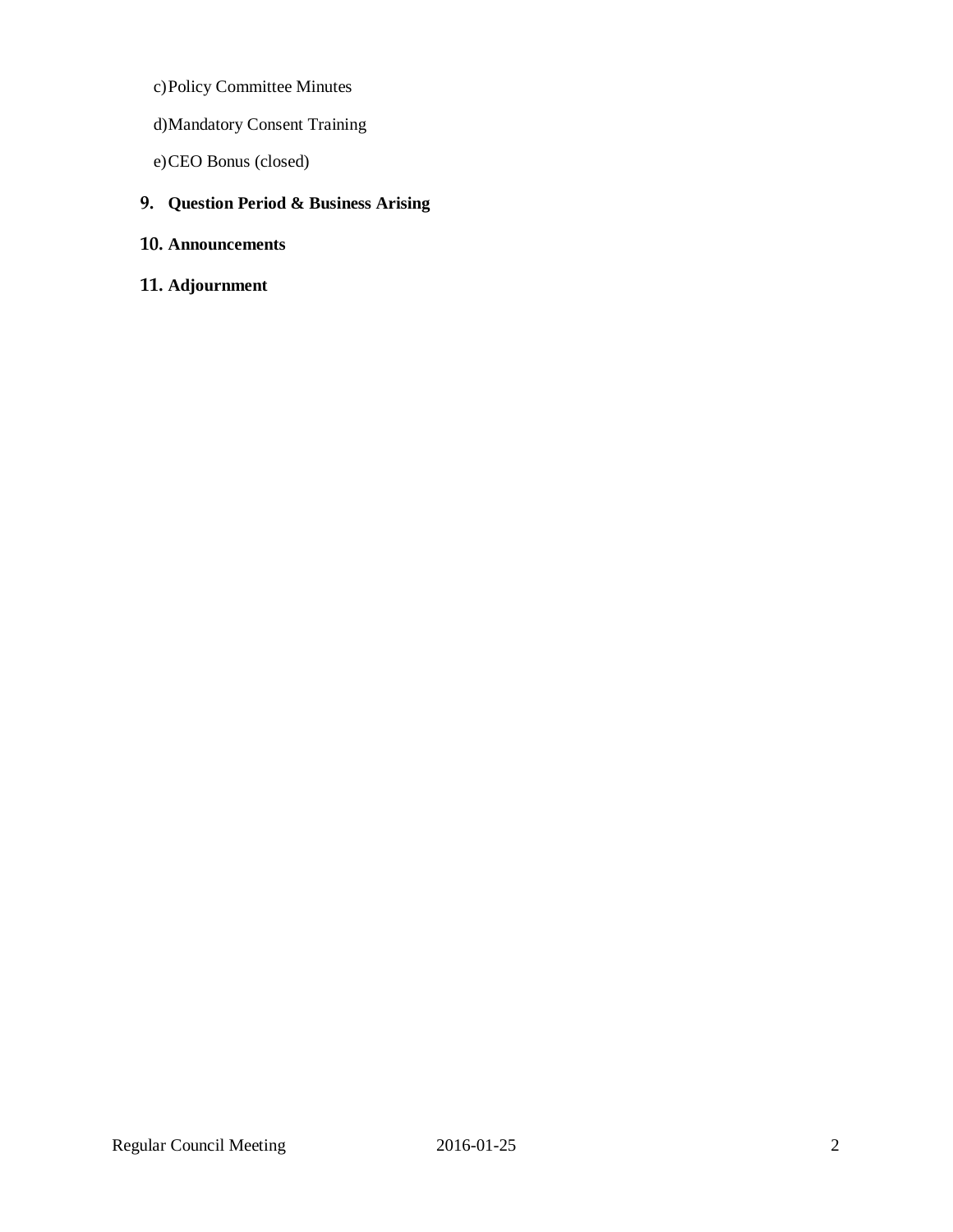## **1. Call to Order**

Meeting called to order 18h37

# **2. Roll Call**

Council Chairperson: *Caitlin Robinson* Council Minute Keeper: *Caleb Owusu-Acheaw*

Executives present for the duration of the meeting were *Lana Galbraith* (Sustainability Coordinator), *Rachel Gauthier* (Student Life Coordinator), *Lucinda Marshall-Kiparissis* (General Coordinator), *Marcus Peters* (Loyola Coordinator), *Sophia Sahrane* (Academic & Advocacy Coordinator) and *Rami Yahia* (Internal Affairs Coordinator), *Aloyse Muller* (External Affairs Coordinator)*, Thomas David-Bashore* (Finance Coordinator)

Executives absent for the duration of the meeting were*: None*

Councillors present for the duration of the meeting were, *Jason Poirier Lavoie* (Arts & Science), *Rowan Gaudet* (Arts & Science)*, Robert Young* (Arts & Science)*, Julia Sutera Sardo* (Arts & Science), *Christina Massaro* (Arts & Science), *Agunik Mamikonyan* (Arts & Science), *AlexanderMilton* (Arts & Science), *Sara Betinjaneh* (Arts & Science), *Veronika Rydzewski* (Arts & Science), *Brittany Jackson* (Arts & Science), *April Tardif-Levesque* (Arts & Science), *Marie-Maxime Gélinas-Delisle* (JMSB)*, Omar Riaz* (JMSB), *Bronte Macfarlane* (JMSB), *Artem Mikhalitsin* (ENCS), *Alaa Alkirbee* (ENCS), *Meissa Thiam* (ENCS), *Mugisha Joyce Kakou* (ENCS), *Ahmed Badr* (ENCS), *Mikaela Clark-Gardner* (Fine Arts)

Councillors absent for the duration of the meeting were: *Louis Arrou-Vignod* (JMSB)

A. Mamikonyan moves to excuse C. Massaro from this meeting and A. Bahr from the last council meeting. Seconded by M. J. Kalou.

C. Robinson regrets not informing council at the last meeting of their respective absences.

For: 17 Against:0 Abstain:0

J. Poirier Lavoie inquires about possibility sending reasons of excusal to committee. The reasoning stems from the claim that Council tends to rubber stamp absences. C. Robinson replies that the issue has been brought up in the past four years and it has been defeated.

S. Sahrane states that there is room to refer this issue to Policy Committee, but the By-Laws and the Standing Regulations are fairly clear about absences.

A. Tardif-Levesque believes that it would be irresponsible to pry into the personal reasons for absences out of individual respect.

A. Mikhalitsin favours following the spirit and letter of the By-Laws and Standing Regulations, but remains adamant that councillors should act accordingly to their responsibilities to Council.

# **3. Approval of the Agenda**

C. Robinson requests to move to approve the Agenda.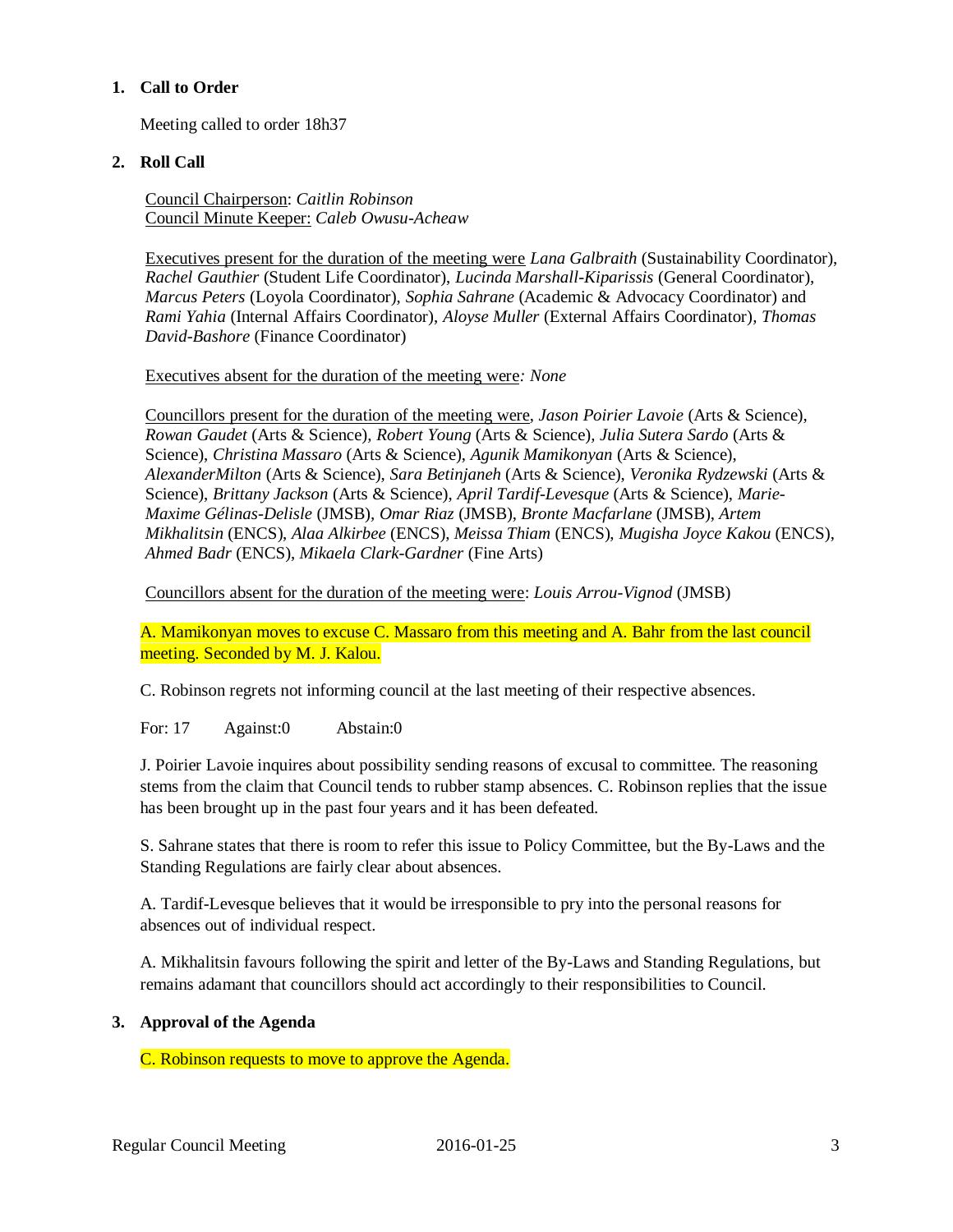For: 17 Against:0 Abstain:0

# **4. Consent Agenda**

- a) Approval of the Minutes January  $11<sup>th</sup> RCM$
- b) Reports from Committees
- c) Executive Reports

### **5. Presentations & Guest Speakers**

### a) CEO Report

S. Moukhaiber, as the CEO from the recent CSU elections, presents the election report. Firstly and regrettably, S. Moukhaiber states that upon being appointed to the role, there was no information from the previous CEO go on. It was a learning process as S. Moukhaiber did the job. None of the councillors elected filled campaign expenses in time, but that wasn't a big of an issue. There were a few technical issues with ITSS Concordia in terms of bad coding on their part with email distribution. Overall, the election fairly ran well. Their main suggestion to Council for the next elections are to have a transitional training session between the outgoing and incoming CEOs.

L. Marshall-Kiparissis applauds the effort and work done by S. Moukhaiber considering the lastminute resignation of the preceeding CEO and the limited time to prepare for these past elections.

J. Poirier-Lavoie, in response to some of the concerns raised by not only S. Moukhaiber but highlighting on past errors with elections, would favour in establishing an official office role for the CEO position in a positive attempt to avoid these errors and faults in the future.

R. Gaudet raises concern with the section detailing the filing of election expenses pertaining to personal scheduling situation with final exams and the frequency of emails mentioned in the report. A. Tardif-Levesque raises similar concerns with their personal emails as well.

A. Mamikonyan would like to see a policy of anonymous comments or concerns be advocated to better perfect the electoral process during future election campaigns.

L. Galbraith moves for a closed session. Seconded by R. Young.

For: 13 Against: 3 Abstain:1

R. Young moves to go back into open session. Seconded by J. Sutera Sardo

For: 17 Against:0 Abstain:0

L. Galbraith, for the next elections, would like for the CSU to push for more representation from Loyola especially from the pure sciences backgrounds. R. Gauthier echoes L. Galbraith's sentiments in terms of the CSU's mandate is to break down barriers in the effort to promoting diversity.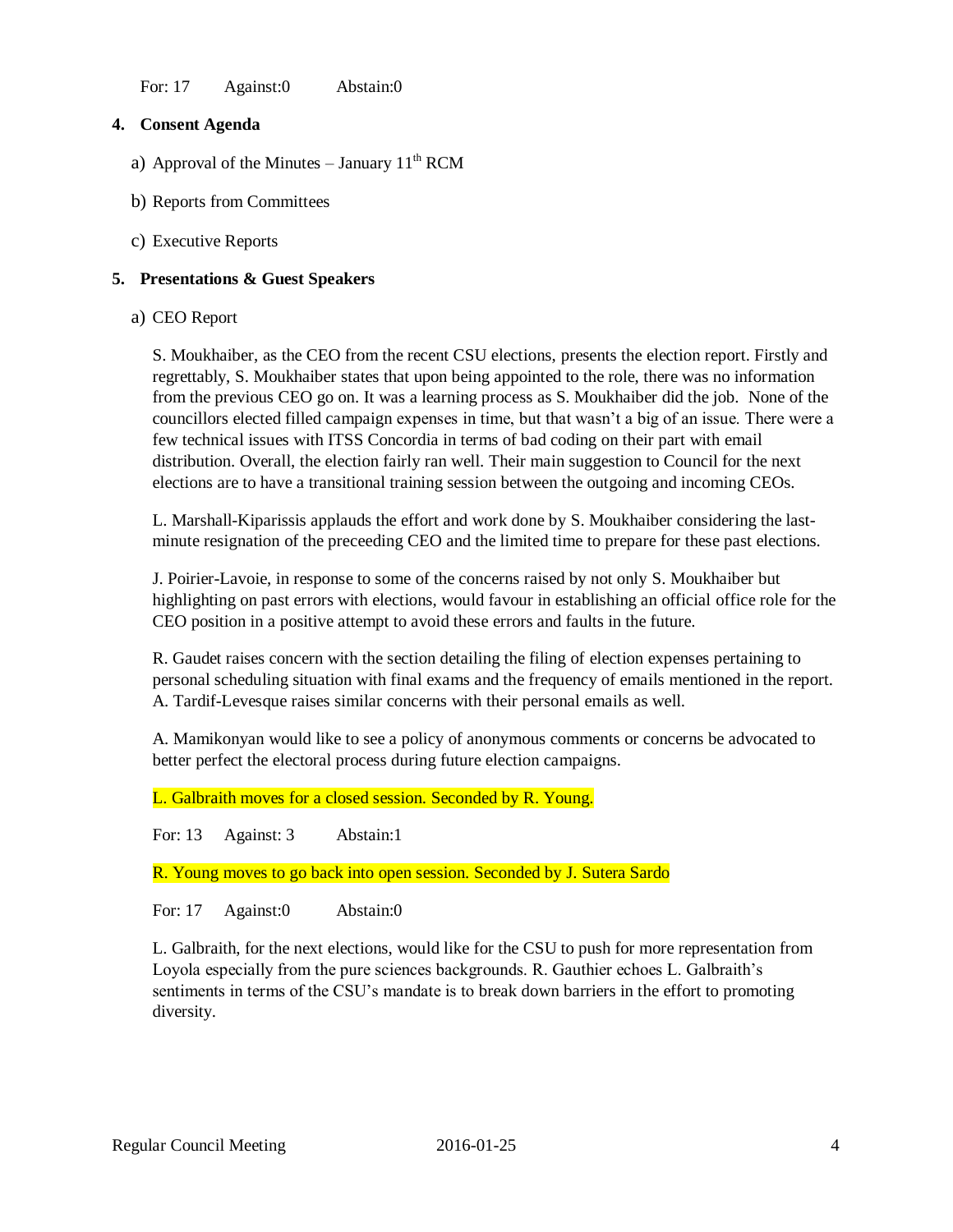L. Galbraith advises for councillors to not be shy in expressing options and to encourage more free thought at council meetings and for them to mobilize their friends or fellow colleagues to run for CSU council seats.

M. Peters suggests that for the next elections the polling booths should be set up in the Hive Space and Free Lunch areas. According to Peters, there is a lot of foot traffic there to maximize more voter participation.

T. David-Bashore wonders about the posted electoral count. S. Moukhaiber replies back that only the yes votes are displayed.

R. Gauthier moves for a 15-minute recess. Seconded by J. Poirier Lavoie.

For: 17 Against:0 Abstain:1

# **Meeting back to order at 19h45**

L. Marshall-Kiparissis moves to approve Chief Electoral Officer's Report. Seconded by T. David-Bashore.

For: 14 Against:0 Abstain:1

J. Sutera Sardo notices that there are some gender-netural mistakes in the minutes of January  $11<sup>th</sup>$ 2017 and therefore acknowledge and advise to the Minute Keeper to correct them.

### **6. Appointments**

a) Appointments Committee

M. Peters states that there is one seat on the committee due to a resignation. He states that there pressing issues at hand.

J. Sutera Sardo, from their current experience with the committee, states that it has been a great learning experience. J. Sutera Sardo encourages Council members to be involved with this committee.

A. Tardif-Levesque moves to nominate for themselves. Seconded by R. Young.

Citing work experience, A. Tardif-Levesque deems themselves as competent as well as being knowledgeable in bringing their insights to the committee.

For: 15 Against: 0 Abstain:1

b) Student Life Committee

R. Gauthier, due to the resignation of former JMSB CSU councillor L. Arrou-Vignod, states that a seat has now opened up on the committee.

#### **7. New Business – Informational**

a) CSU Investments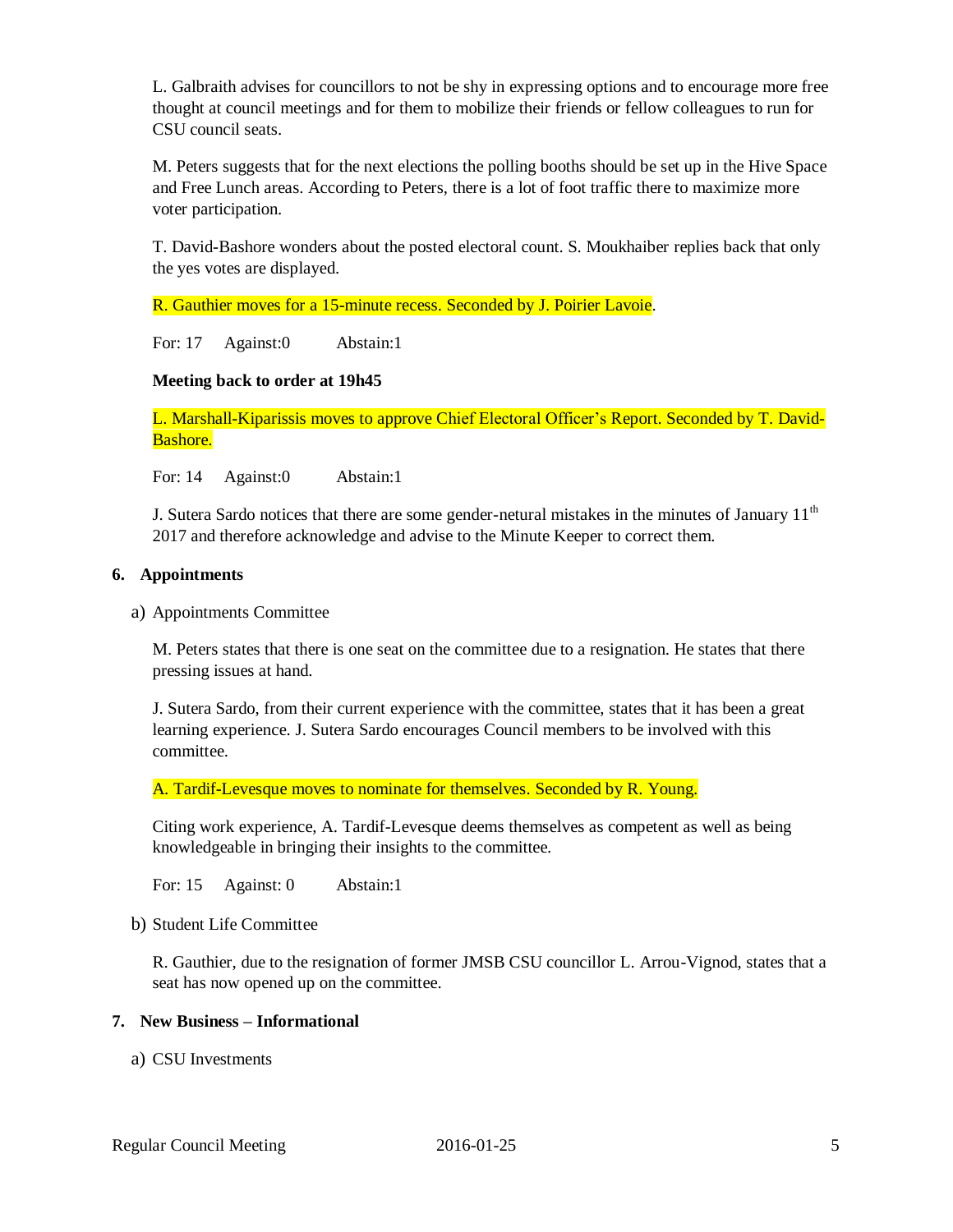## L. Marshall-Kiparissis presents the following motion. Seconded by J. Poirier-Lavoie

Whereas Special Bylaw B States that "the student union may use its funds in the purchase of stock in any other company"

Whereas students have voted on the following resolutions through referenda:

- That the CSU endorse the Boycott, Divestment and Sanctions (BDS) movement against Israel's occupation of Palestine until Israel complies with International Law and Universal Principles of Human Rights. [Adopted during the November by-election, 2014]

- That the CSU agree with Divest Concordia's demand that Concordia University remove all its investments that are currently tied to the fossil fuel and related industries and reinvest this money in a socially and environmentally responsible manner [Adopted during the November by-election, 2016]

- To actively support the fossil fuels divestment campaign until such time as Concordia University commits to full divestment from fossil fuels and related industries [Adopted during the November by-election, 2016]

Whereas the CSU has already begun the process of divesting its holdings from fossil fuels, companies complicit in Israeli apartheid, and other unsustainable industries (initiated in the fall of 2014)

Whereas the SSAELC fund committee was given a presentation by the firm Jaralowski Fraser on sustainable investments, and the firm has been open to tailoring an investment portfolio to the mandates of the CSU

Be it resolved that the CSU move a significant portion of its investments into a portfolio managed by the firm Jaralowski Fraser, with the total amount to be determined at the discretion of the SSAELC fund committee

L. Marshall-Kiparissis provides the run down for the motion in terms of fully complying with the mandate of the CSU accordingly with the divestment campaign, pro-Palestine efforts against Israel and other socioeconomic matters.

J. Poirier-Lavoie finds concern with the motion in not knowing enough information about the health and vitality of the fund in casting a vote. In addition,

S. Sahrane, in response to J. Poirier Lavoie, states that Policy Committee will be reviewing the Standing Regulations on the formation of the fund committee. However, she states that

M. Peters fairly doesn't agree with J. Poirier Lavoie concerns and replies back that the CSU's Standing Regulations as well as the committee's mandate have been already entrenched by past action.

J. Poirier Lavoie strongly advocates for transparency and accountability from the fund's activity and its committee members. Poirier-Lavoie rejects the established understanding that the committee has already been its mandate through vote and desires for more say either by Policy Committee or CSU Council. He recommends to Council to reconsider their vote for this motion in the hope of perfecting the structure of the fund committee.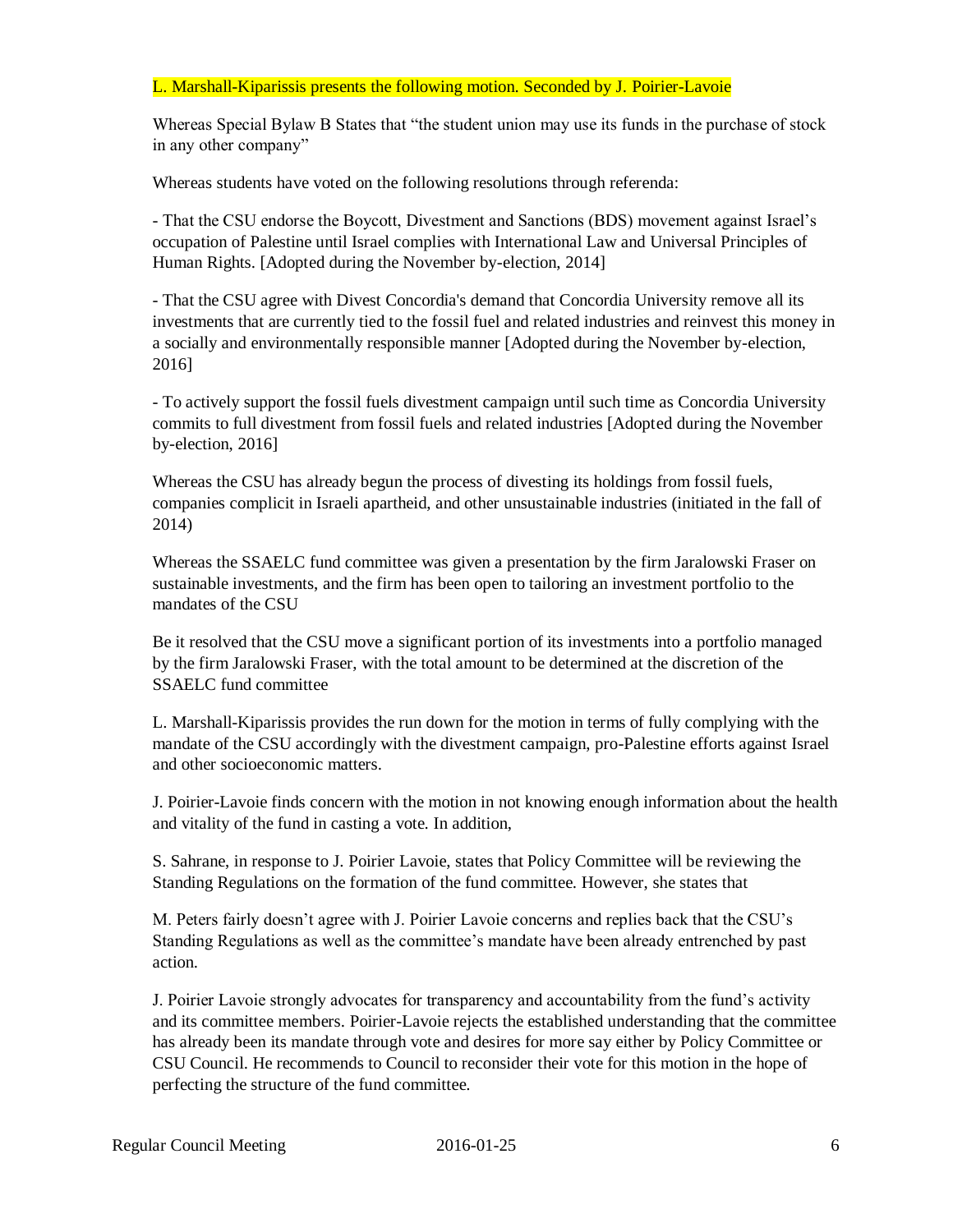### R. Young call to question. Seconded by O. Riaz.

| For: 16 | Against: 1 | Abstain:0 |
|---------|------------|-----------|
| For: 14 | Abstain:1  | Abstain:3 |

#### **8. New Business – Substantive**

a) BoG Transparency

A.Muller presents the following motion. Seconded by R. Young

Whereas the Concordia University Board of Governors is the highest decision-making body of the University;

Whereas the open session meetings of the Board of Governors are barred to the public; Whereas Senate open session meetings are to the public;

Whereas a livestream in another room is the only means through which a non-Board member may watch the proceedings of the open session of the Board of Governors;

Whereas, as the events of December 14th, when a protest led to the Board meeting being relocated, proved that livestream is not a reliable means for the public to watch the proceedings of the Board;

Whereas transparency is a necessary condition to accountable governance; Be it resolved that the CSU condemn the decision of the Board of Governors to proceed with the meeting of December 14th, despite the fact that no livestream of the meeting was provided either for the press or the public;

Be it further resolved that the CSU demand that all open session meetings of the Board of Governors be open to the public, that sufficient seating be provided, and that presence of the student press be accommodated;

Be it further resolved that the CSU demand that all open session meetings of the Board of Governors be filmed and broadcasted online, and that these recordings be kept accessible online;

Be it further resolved that the CSU demand that all meetings of the Board of Governors shall end with a question period for the Concordia community;

Be it further resolved that the CSU demand that the minutes of the Board of Governors include the vote count when a vote is required on a motion, and that this vote count includes the name of the Governors who supported, opposed, or abstained on the motion.

A. Muller provides some historical context to this motion as it was previously presented to the Board of Governors about 5-6 years ago. At the time, the board was open to the idea, but eventually passed on its implementation. Going on by recent events, A. Muller finds the lack of transparency problematic for many reasons such as not knowing how each board member voted and the press media unable to do their job effectively and properly in reporting the facts.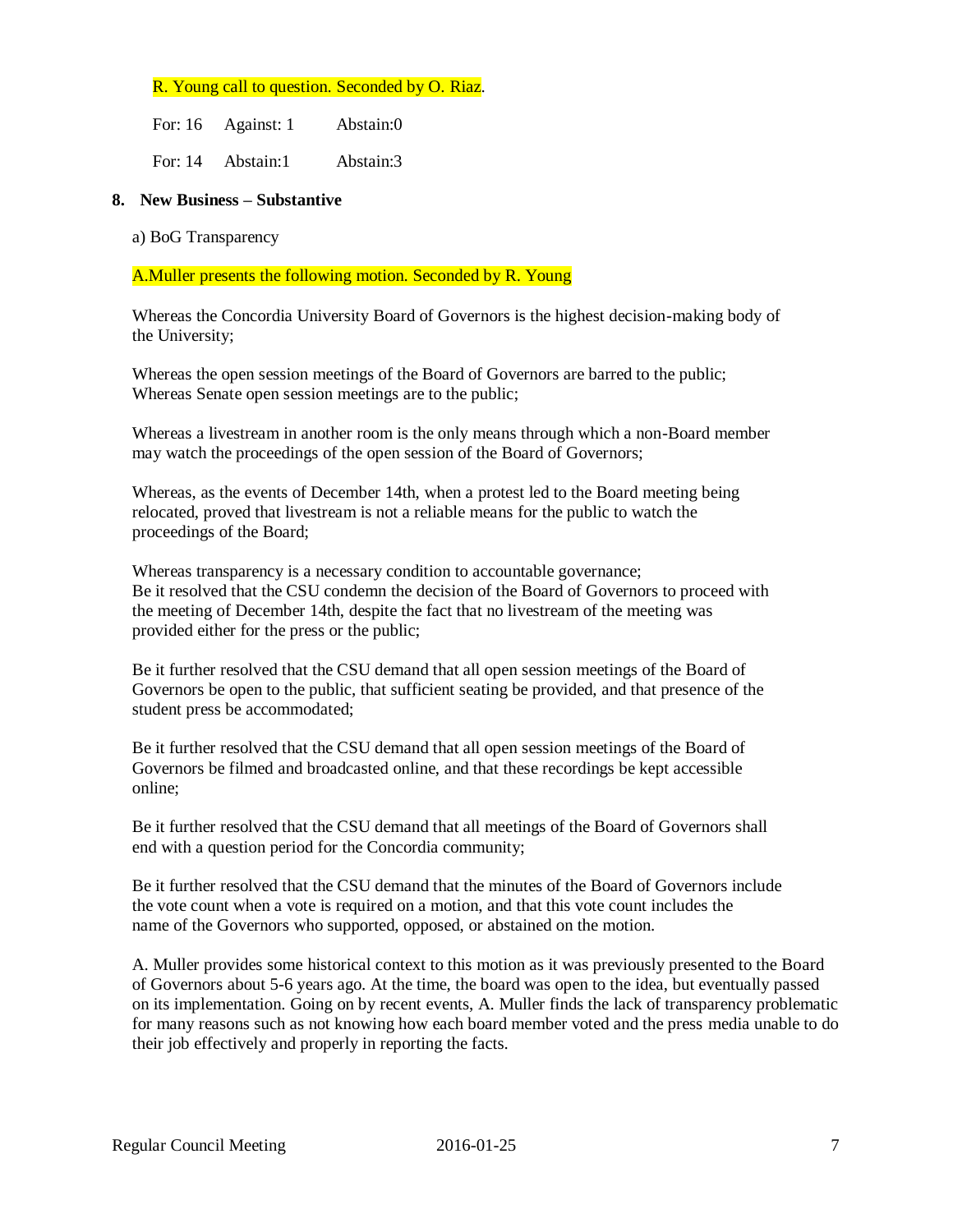L. Marshall-Kiparissis states in a recent editorial in the Link about the lack of transparency of the university's Board of Directors. In addition, McGill's SSMU has done an effort in pressuring their university's administration to be more public with having a press room and meeting proceedings are fairly public.

For: 17 Against:0 Abstain:0

b) Survey Web Application Developer Contract

M. Peters presents the following motion. Seconded by R. Young.

Whereas the CSU is pursuing an open-access approach to a general undergraduate survey which will be launched with the intent of benefiting student groups

Whereas the work plan and contract delivered to council have been drafted in collaboration with the potential developer, CSU IT Coordinator, CSU GM, executive, and Loyola committee, and outlines a process of developing a web application towards this end

Whereas the student endowment fund was set up in 1999 with the purpose of funding projects to the benefit of the student population at Concordia, collecting over \$1 million, of which approximately \$190,000 of accumulated interest is available for funding and has yet to be allocated

Be it resolved that the executive be mandated to pursue funding from the student endowment fund for the proposed financing the survey developer contract to the amount of \$17,000

M. Peters mentions, as supporting information for the motion, that this has been a long time coming in terms of acting on the intentions of the fund. For M. Peters, the fund since 1999 has never been used and it would be pointless if the CSU did not act on it when the money is presently there to gather more information about student interests on campus.

J. Poirier Lavoie appreciates the long-term and scalability of the project in terms of the knowing more about the school population and its interests.

For: 17 Against:0 Abstain:0

c) Policy Committee Minutes

S. Sahrane moves to approve the Policy Committee minutes as well as the following motion to the CSU Standing Regulations. Seconded by A. Milton.

Whereas Standing Regulation 214 states that all Council members shall complete a minimum of three (3) hours of consent training.

Whereas this training is mandatory for students holding decision-making positions within the CSU.

BIRT Standing Reg 214 be amended from:

"Prior to October 1st of their mandate, each Council member shall complete a minimum of 3 hours of consent training" To:

"Prior to October 1st of their mandate, each Council member elected during Annual Elections must complete a minimum of three (3) hours of consent training, and that Council members elected during By-Elections must complete the same consent training prior February 1st."

BIFRT the following be added to the amended Standing Regulation 214::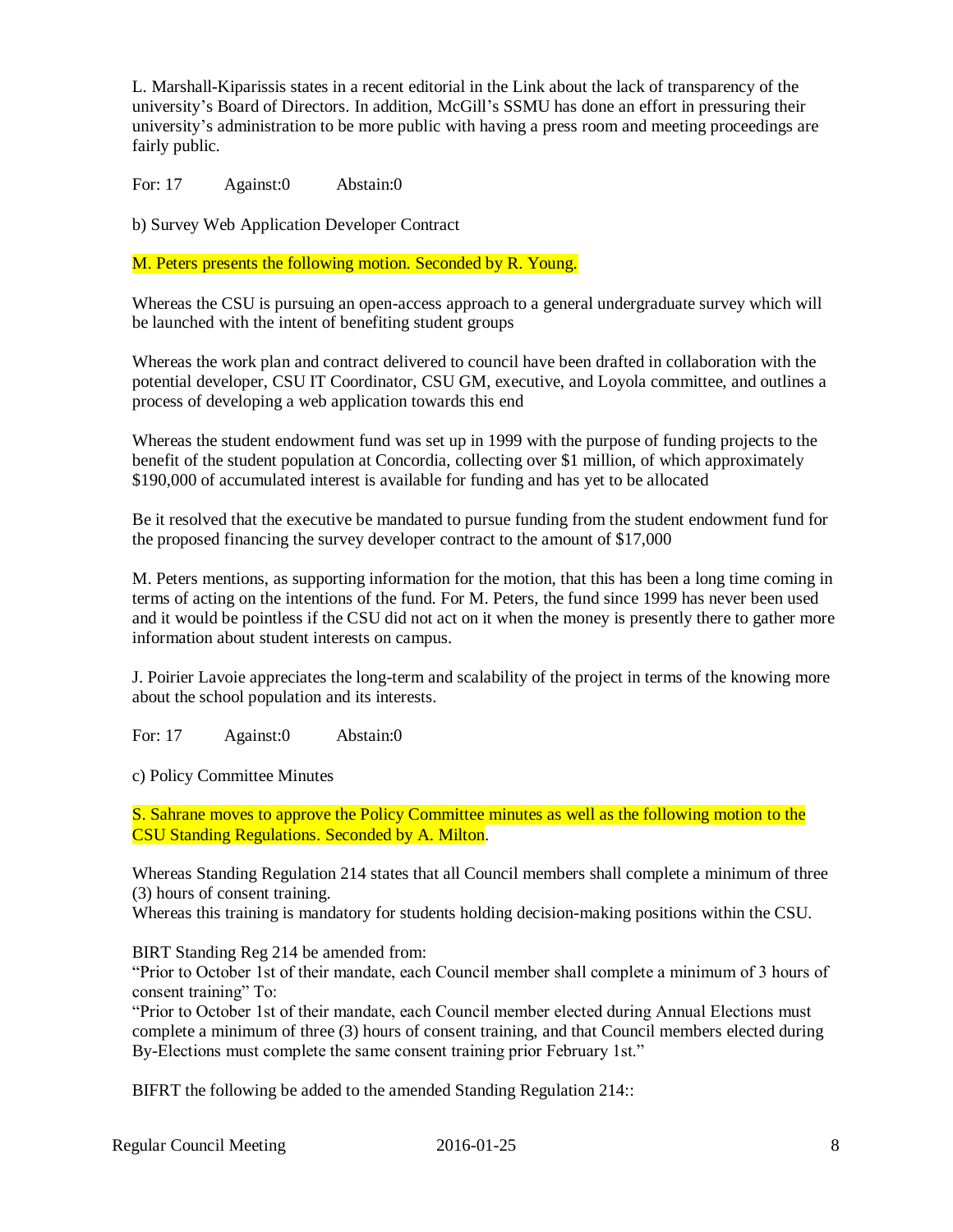" a) Failure to attend consent training by the deadline set for Council members elected during the Annual Elections and By-Elections, shall count as two absences from Regular Council Meetings. b) Consent training shall always be scheduled at the same time as an expected Council meeting (Wednesdays, 6:30pm), as Council members must have that time reserved for Council.

c) The Executive team shall give a minimum of three weeks notice to Council members, as to the date and time of their mandatory consent training."

d) Excusals shall be assessed the same way as Regular Council meetings excusals (refer back to Chapter VII of the Standing Regulations). If Council members are granted an excusal from their assigned consent training, then they shall attend the next scheduled consent training."

A. Mamikonyan wonders at the time & scheduling requirement mentioned in the motion as well as a potential conflict with accepted excuses for absences with council.

S. Sahrane replies that the time & scheduling was purposely set to give enough time to accommodate for academics, employment and the established CSU by-laws and Standing Regulations with the frequency of committee meetings. L. Galbraith and J. Sutera Sardo echoes their sentiments mostly on providing the positive social return on the financial investment of bringing in coordinators to run the workshops.

R. Gauthier emphasises on the thought-based approach with the motion itself and adds that the scheduling should benefit all councillors to complement the existing academic calendar.

T. David-Bashore mentions, in providing some context, that consent-training has taken a bigger financial piece than budget.

M. Clark-Gardner finds great value with the motion in terms of quickly profiting from the workshop lessons to move forward throughout a councillor's mandate.

J. Sutera Sardo and S. Sahrane highlights the efforts made in the motion to compel councillors to do their part and to not try to wiggle out of their responsibilities. L. Galbraith adds to the compliment in stating that the CSU should and must dissoaciate from those individuals that feel compelled not to comply with their responsibilities as CSU councillors.

S. Sahrane moves to friendly amend the motion to include "e) in the event that a council member does not complete their three (3) hours of consent training after February  $1<sup>st</sup>$ , their council seats will be up to a vote for their removal." Seconded by J. Sutera Sardo.

J. Sutera Sardo moves to amend the motion to include a sub clause for the motion that states "that the Judicial Board cannot rule on the motion itself, that it is limited to Council, and it being added to the Judicial Code of Procedures" and another one in which "the Chief Electoral Officer's directives include consent-training for candidates in CSU elections" Seconded by A. Mamikonyan.

S. Sahrane denotes that the latter clause would lead to a logistical nightmare as previously discussed at Policy Committee. For Sahrane, the issue is the level of expectation between election candidates vs. elected councillors.

L. Galbraith moves to refer J. Sutera Sardo's proposed amendment(s) to the Policy Committee. Seconded by J. Poirier-Lavoie.

L. Galbraith states that since the amendment touches on the powers of the Judicial Board and not enough information from the amendment isn't sufficient enough to make a proper decision, it would be best to refer to the Policy Committee. J. Poirier-Lavoie echoes their sentiments.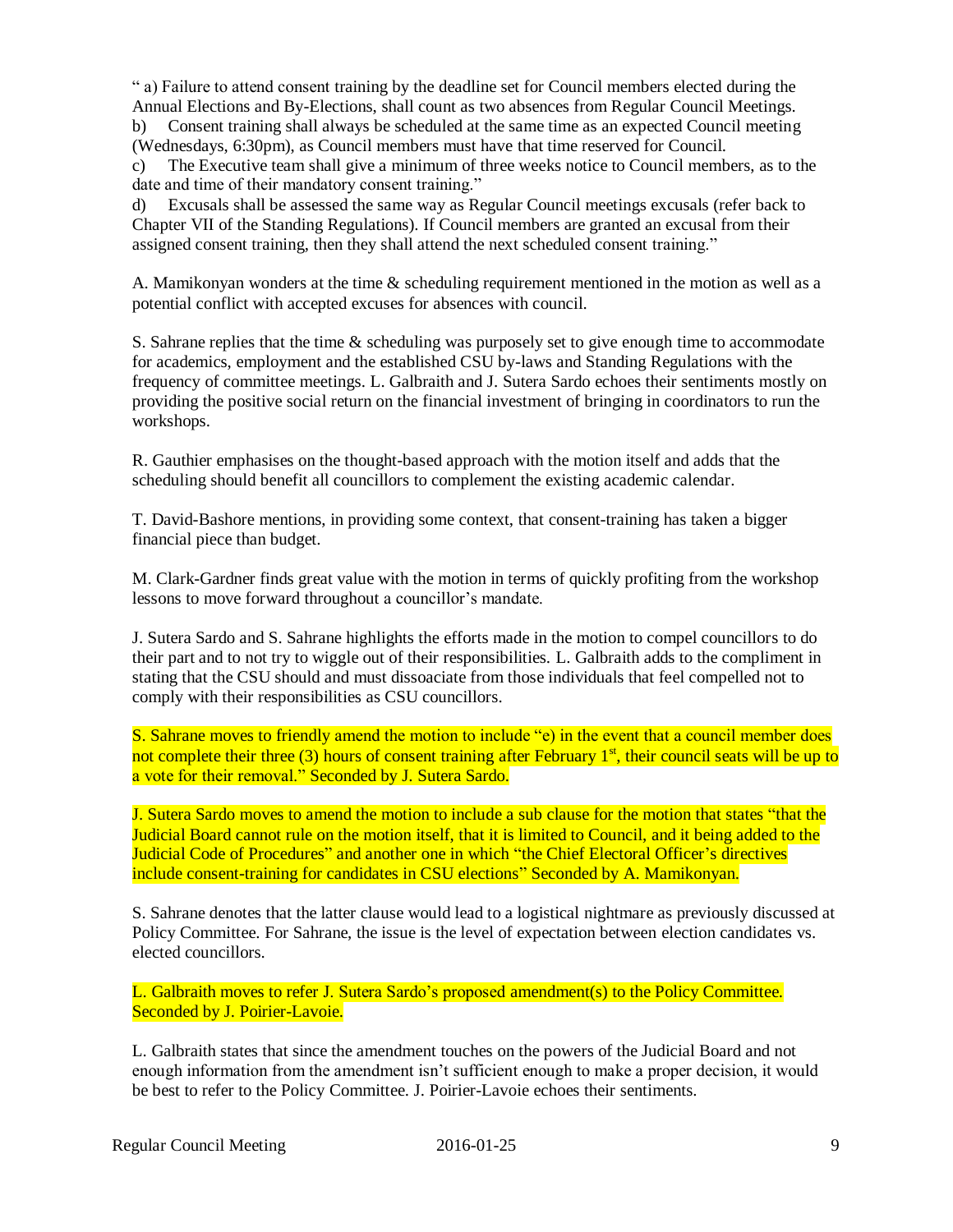### For: 16 Against:0 Abstain:0

R. Young moves to call the question. Seconded by J. Poirier-Lavoie

For: 16 Against:0 Abstain:1

A. Mamikonyan wonders what happens now for those councillors, in terms of consequences who failed to attend the consent trainings under the old model of Standing Regulations. S. Sahrane replies back that the existing Standing Regulations will be applied and Council will act accordingly in disciplining those affected councillors.

d) Mandatory Consent Training

**Nil**

e) CEO Bonus

T. David-Bashore moves to go into closed session. Seconded by M. J. Kalou.

For: 15 Against:0 Abstain:0

J. Poirier-Lavoie moves to award a bonus of 400\$ to the Chief Electoral Officer. Seconded by R. Gaudet.

For: 14 Against:0 Abstain:3

T. David-Bashore moves to return back into open session. Seconded by J. Poirier-Lavoie

For: 16 Against:0 Abstain:0

T. David-Bashore moves to ratify the motions made in closed session. Seconded by J. Sutera Sardo.

For: 15 Against:0 Abstain:0

#### **9. Question Period & Business Arising**

**Nil**

#### **10. Announcements**

J. Poirier-Lavoie mentions about completing a program of non-profit management and calls out on CSU councillors in aiding in the effort. Examples include making confidential statements about each councillor's work with the CSU and completing informational surveys.

J. Sutera Sardo states a panel on Indigenous Peoples in Quebec on January 31<sup>st</sup> 2017 at 5:00pm. In addition, J. Sutera Sardo is organizing a workshop on Anti-Racism for First Voices Week

L. Galbraith states that First Voices Week commences on January 30<sup>th</sup> 2017. More information will be provided on their Facebook page. On February 3<sup>rd</sup> 2017, there will be the Transitions Conference on Food on Campus along with a networking event in the hopes on knowing more